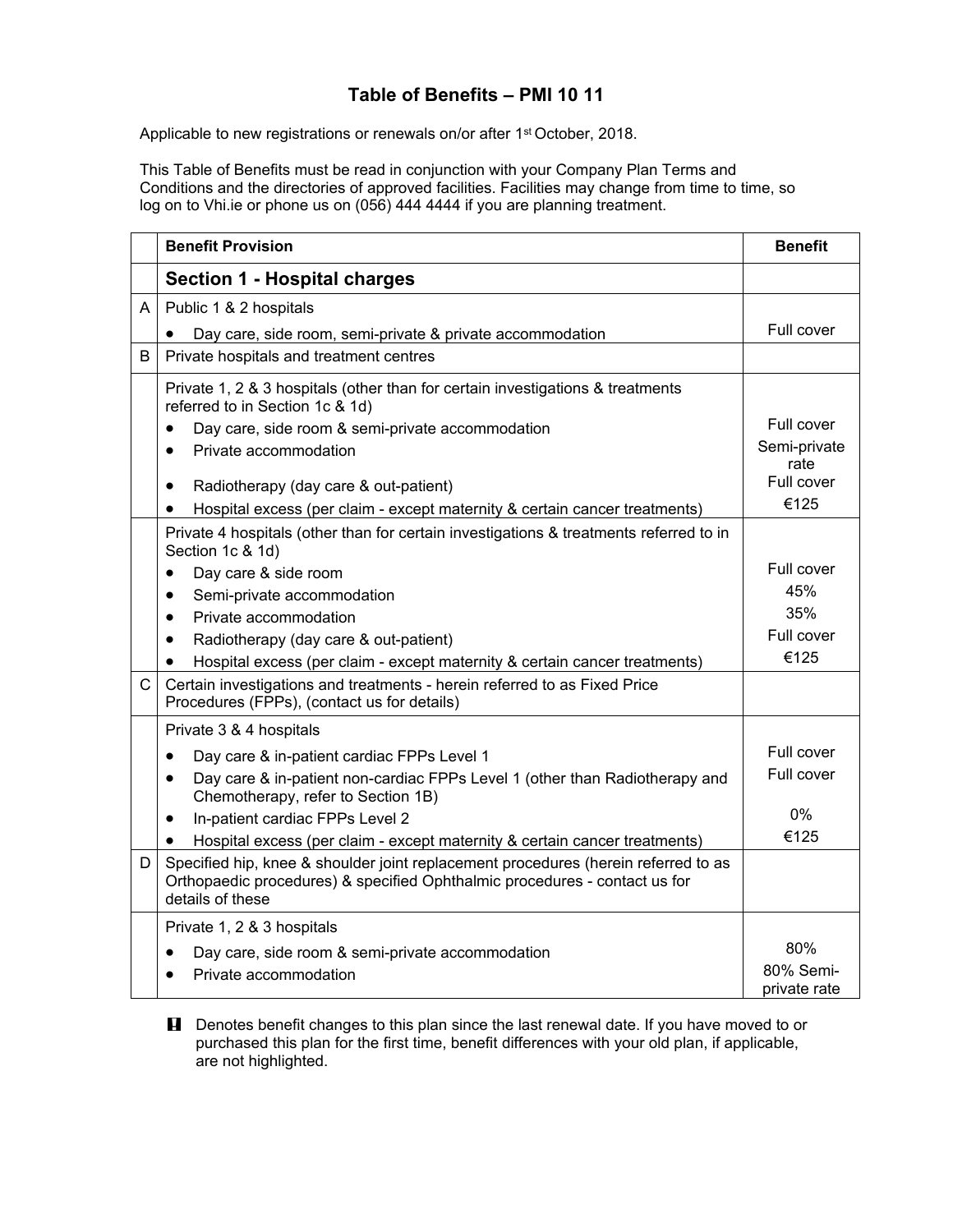|   | Hospital excess (per claim)<br>$\bullet$                                                                                                                              | €125                 |
|---|-----------------------------------------------------------------------------------------------------------------------------------------------------------------------|----------------------|
|   | Private 4 hospitals                                                                                                                                                   |                      |
|   | Day care & side room                                                                                                                                                  | 80%                  |
|   | Semi-private accommodation                                                                                                                                            | 45%                  |
|   | Private accommodation                                                                                                                                                 | 35%                  |
|   | Hospital excess (per claim)                                                                                                                                           | €125                 |
|   | When carried out as a Fixed Price Procedure (contact us for details)                                                                                                  |                      |
|   | Private 3 & 4 hospitals<br>$\bullet$                                                                                                                                  | 80%                  |
|   | Hospital excess (per claim)                                                                                                                                           | €125                 |
|   | <b>Section 2 - Consultants' fees/GP procedures</b>                                                                                                                    |                      |
| A | In-patient treatment, day-care/side room/out-patient & GP procedures                                                                                                  |                      |
|   | Participating consultant/GP<br>$\bullet$                                                                                                                              | Full cover           |
|   | Non-participating consultant/GP                                                                                                                                       | Standard             |
|   |                                                                                                                                                                       | benefit              |
|   | Section 3 - Psychiatric cover (read in conjunction with Section<br>1)                                                                                                 |                      |
| A | In-patient psychiatric cover                                                                                                                                          | 100 days             |
| В | Day care psychiatric treatment for approved day care programmes                                                                                                       | Contact us for       |
|   |                                                                                                                                                                       | further details      |
| C | In-patient treatment for alcoholism, drug or other substance abuse in any 5 year<br>period                                                                            | 91 days              |
| D | Out-patient mental health treatment (in an approved out-patient mental health<br>$centre$ ) $H$                                                                       |                      |
|   | Mental health assessment in every 2 year period                                                                                                                       | €100 per<br>member   |
|   | Mental health therapy, 4 visits<br>$\bullet$                                                                                                                          | €75 per visit        |
|   | Section 4 - Maternity & BabyH                                                                                                                                         |                      |
| A | Normal confinement                                                                                                                                                    |                      |
|   | Public hospital benefit (up to 3 days)                                                                                                                                | Full cover           |
|   | Caesarean delivery (as per hospital benefits listed)                                                                                                                  | <b>Refer Section</b> |
|   | Home birth benefit                                                                                                                                                    | €3,400               |
| B | In-patient maternity consultant fees (per Schedule of Benefits for Professional<br>Fees)                                                                              | Agreed<br>charges    |
| С | Post-natal home nursing                                                                                                                                               |                      |
|   | Following 1 nights stay                                                                                                                                               | €1,200               |
|   | Following 2 nights stay                                                                                                                                               | €600                 |
| D | Vhi Fertility Programme                                                                                                                                               |                      |
|   | Fertility benefit - benefit per member, towards the cost of specified fertility tests<br>and treatments carried out in a Vhi Participating Fertility Treatment Centre |                      |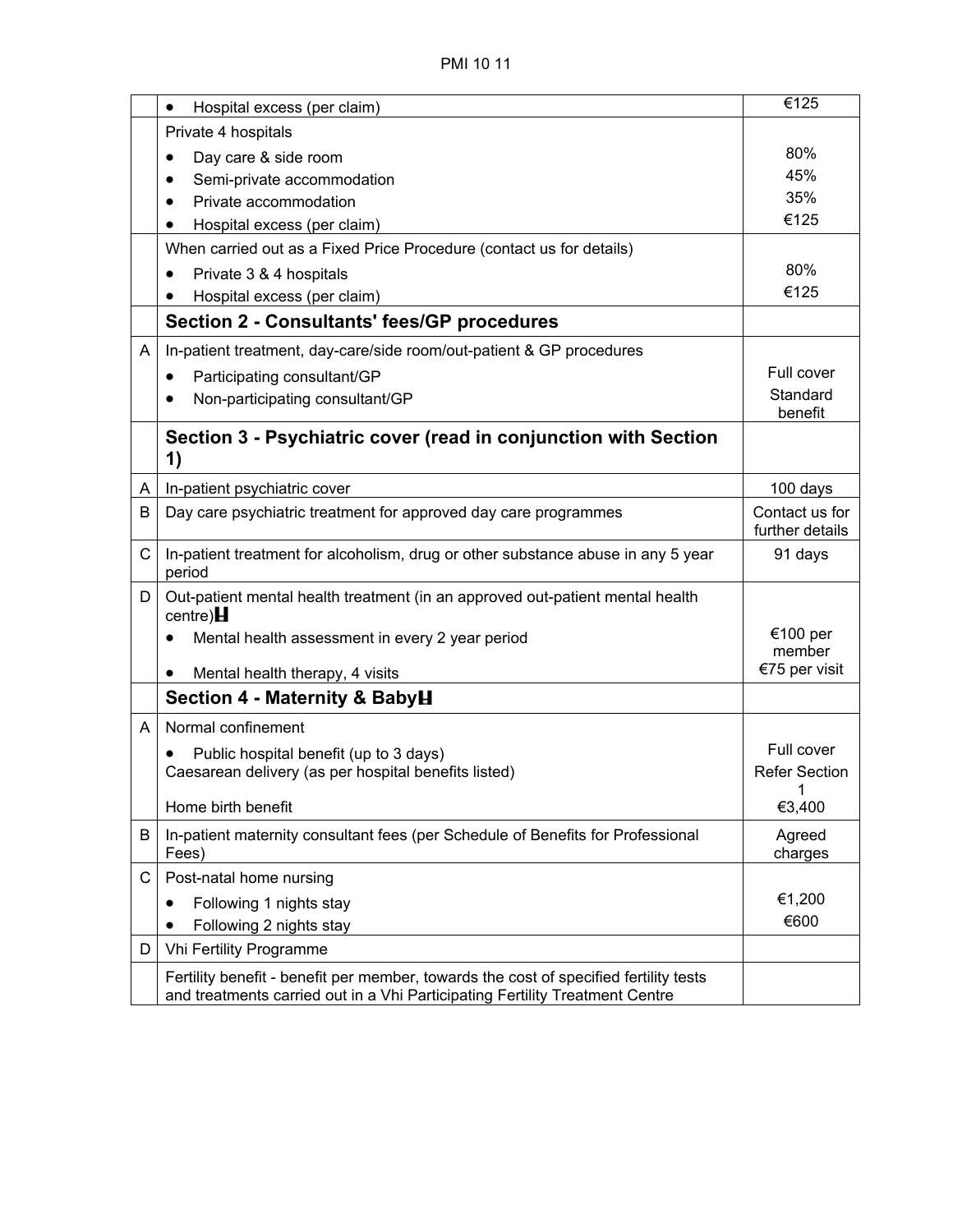PMI 10 11

|   | Initial consultation<br>$\bullet$                                                                                                                                                                                                      | €100 discount                                                                      |
|---|----------------------------------------------------------------------------------------------------------------------------------------------------------------------------------------------------------------------------------------|------------------------------------------------------------------------------------|
|   |                                                                                                                                                                                                                                        | at point of<br>sale                                                                |
|   | AMH & Semen Analysis tests                                                                                                                                                                                                             | €100 discount                                                                      |
|   |                                                                                                                                                                                                                                        | at point of<br>sale                                                                |
|   | Egg freezing - once per lifetime<br>$\bullet$                                                                                                                                                                                          | €1,000                                                                             |
|   | Sperm freezing - once per lifetime<br>٠                                                                                                                                                                                                | €125                                                                               |
|   | IUI - up to 2 treatments per lifetime, female members only<br>$\bullet$                                                                                                                                                                | €450 per<br>treatment*                                                             |
|   | IVF or ICSI - up to 2 treatments per lifetime, female members only<br>٠                                                                                                                                                                | €1,000 per<br>treatment*                                                           |
|   | Fertility counselling - 4 sessions per treatment carried out in a Vhi Participating<br>٠<br><b>Fertility Treatment Centre</b>                                                                                                          | €40 per<br>session                                                                 |
|   | Fertility support services - Acupuncturists & Dieticians visits<br>$\bullet$                                                                                                                                                           | <b>Refer Section</b><br>9                                                          |
|   | * These benefits are co-funded by Vhi and the Vhi Participating Fertility Treatment<br>Centre                                                                                                                                          |                                                                                    |
| E | Maternity & Baby Bundle                                                                                                                                                                                                                |                                                                                    |
|   | Maternity Yoga and Pilates classes<br>$\bullet$                                                                                                                                                                                        | 75% cover up                                                                       |
|   | One maternity scan<br>$\bullet$                                                                                                                                                                                                        | to a combined                                                                      |
|   | Breast-feeding consultations<br>$\bullet$                                                                                                                                                                                              | limit of €500                                                                      |
|   | Baby massage classes<br>$\bullet$                                                                                                                                                                                                      | and                                                                                |
|   | Baby swim classes<br>$\bullet$                                                                                                                                                                                                         | no excess                                                                          |
|   | Ante natal course                                                                                                                                                                                                                      |                                                                                    |
|   | Section 5 - Cancer care and other benefitsH                                                                                                                                                                                            |                                                                                    |
| A | Genetic testing for cancer                                                                                                                                                                                                             |                                                                                    |
|   | Initial consultation for genetic testing for cancer *<br>$\bullet$                                                                                                                                                                     | 50% cover                                                                          |
|   | Genetic test - for specified genetic mutations to be carried out in an approved<br>$\bullet$<br>clinic *                                                                                                                               | Full cover                                                                         |
|   | Preventative (Prophylactic) treatment following on from the genetic test                                                                                                                                                               | Covered up to<br>the levels for<br>hospital<br>treatment<br>listed in<br>Section 1 |
|   | * These benefits are available immediately for existing Vhi customers with no<br>waiting periods. There is a 26 week new conditions waiting period for new joiners<br>and a two year waiting period for transfers from another insurer |                                                                                    |
| B | Mammograms in an approved mammogram centre in each 24 month period,<br>covered in accordance with our rules (contact us for details)                                                                                                   | Full cover                                                                         |
| C | Cancer care support - one night's accommodation for each treatment                                                                                                                                                                     | €100 per night                                                                     |
| D | Manual lymph drainage following cancer treatment - 10 visits                                                                                                                                                                           | €50 per visit                                                                      |
| E | Clinical psychology counselling for oncology treatment (psycho oncology<br>counselling) - 10 visits                                                                                                                                    | <b>Refer Section</b><br>9                                                          |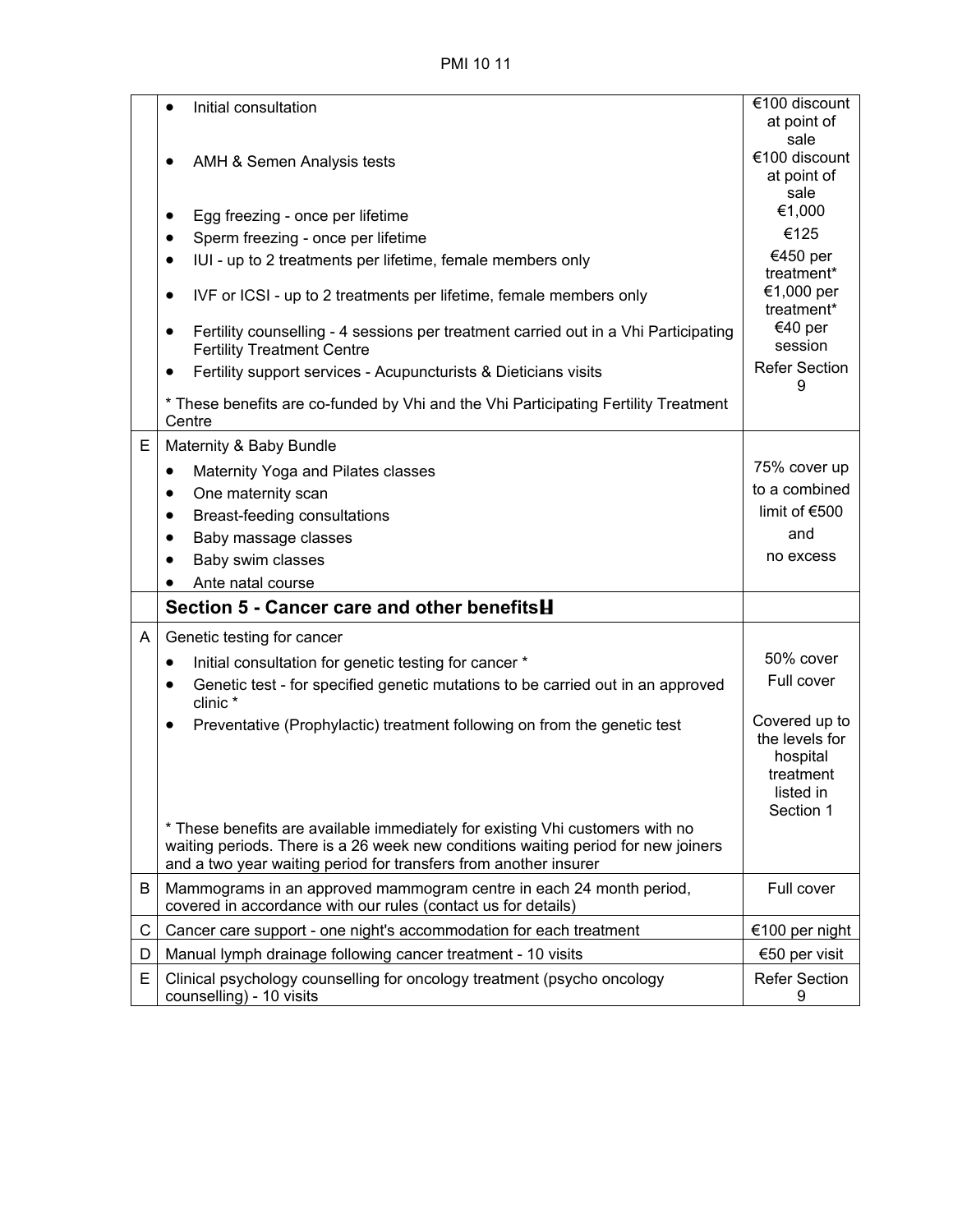| F  | Additional cancer support benefits                                                                                                                            |                           |
|----|---------------------------------------------------------------------------------------------------------------------------------------------------------------|---------------------------|
|    | Wig/ hairpiece, post-mastectomy bra, swimsuit, surgical prosthesis following                                                                                  | Full cover                |
|    | cancer treatment<br>No excess applies, but subject to the benefit maximum for medical and surgical<br>appliances set out below                                |                           |
| G. | Other benefits in Section 5                                                                                                                                   |                           |
|    | Vhi Healthcare approved medical and surgical appliances - subject to an excess of<br>€300 per member per year (contact us for details of eligible appliances) | €3,300 per<br>member year |
|    | Convalescent care - first 14 nights                                                                                                                           | €30 per night             |
|    | Vhi Hospital@Home                                                                                                                                             | Full cover                |
|    | Child home nursing - 28 days per calendar year                                                                                                                | €100 per day              |
|    | Parent accompanying child - 14 days per calendar year, following a stay in excess<br>of 3 days in hospital                                                    | €100 per day              |
|    | Return home benefit                                                                                                                                           | €100 per<br>claim         |
|    | <b>Vhi VisionCare</b>                                                                                                                                         |                           |
|    | Vhi VisionCare E-Screen (available through Vhi.ie/myvhi)<br>٠                                                                                                 | Full cover                |
|    | Comprehensive eye exam carried out by a VSP eye-care professional in each<br>$\bullet$<br>month period - subject to Vhi VisionCare E-Screen referral          | Full cover                |
|    | <b>Section 6 - Transport costs</b>                                                                                                                            |                           |
| A  | Transport costs (covered in accordance with our rules)                                                                                                        | Agreed<br>charges         |
|    | Section 7 - Cover outside Ireland                                                                                                                             |                           |
| A  | Emergency treatment abroad                                                                                                                                    | €100,000                  |
| B  | Elective treatment abroad (subject to prior approval)                                                                                                         |                           |
|    | Surgical procedures available in Ireland (as per level of cover in Ireland)<br>٠                                                                              | €100,000                  |
|    | Treatment not available in Ireland                                                                                                                            | €100,000                  |
|    | <b>Section 8</b>                                                                                                                                              |                           |
| A  | In-patient MRI scans (covered in accordance with Section 1)                                                                                                   | Agreed<br>charges         |
| B  | Out-patient MRI scans                                                                                                                                         |                           |
|    | Category 1 - approved MRI centres                                                                                                                             | Full cover                |
|    | Category 2 - approved MRI centres, agreed MRI charges & consultant<br>Radiologists fees (subject to an excess of €125 per scan)                               | Full cover                |
| C  | PET-CT scans (covered in accordance with our rules)                                                                                                           | Agreed<br>charges         |
| D  | CT Scans (covered in accordance with our rules) $\mathbf H$                                                                                                   | Full cover                |
|    | Section 9 – Day-to-day medical expenses (benefits are per visit,<br>per member, unless otherwise indicated) H                                                 |                           |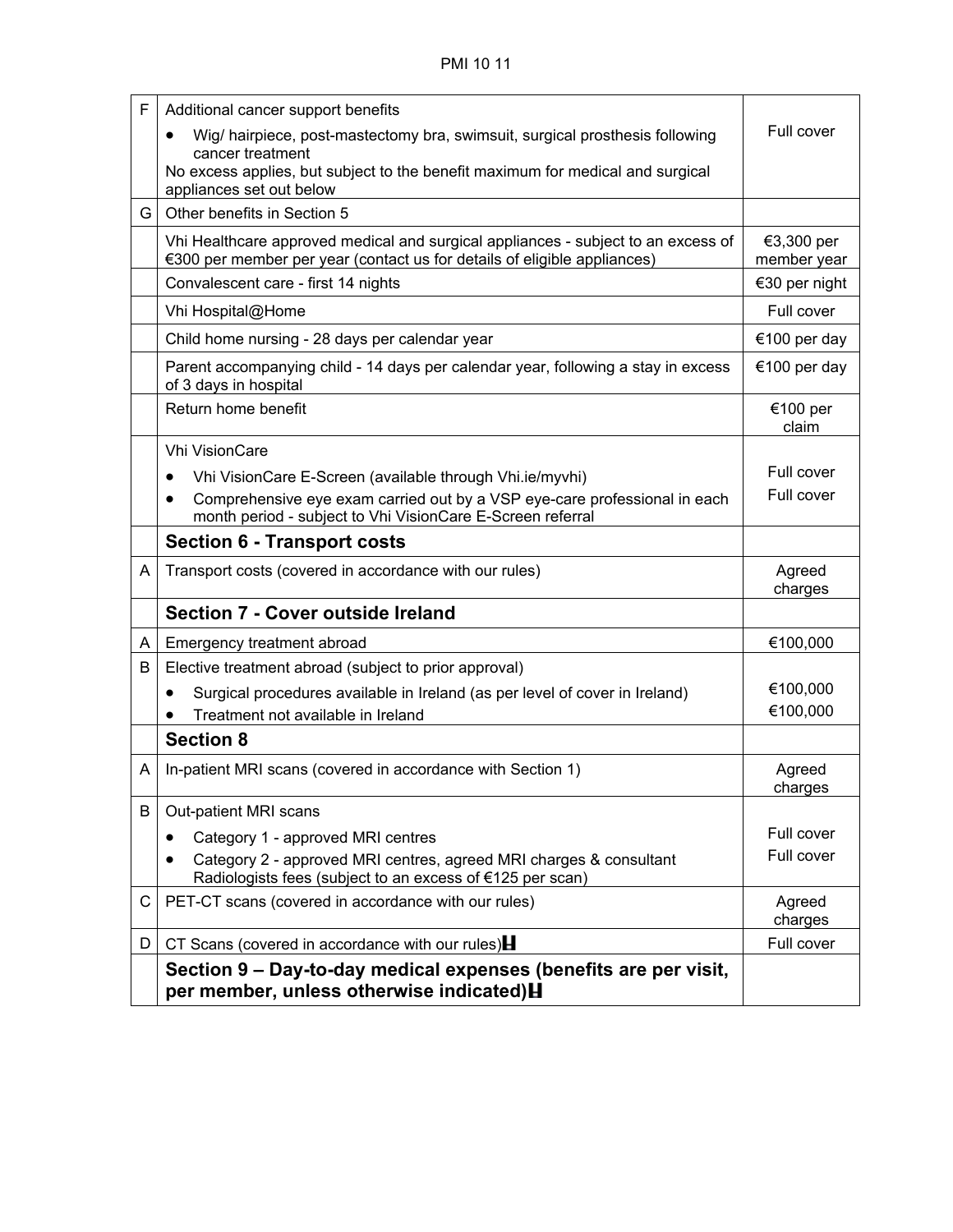| A  | General practitioner - unlimited visits                                                                                                                                                                                                                | 50%                             |
|----|--------------------------------------------------------------------------------------------------------------------------------------------------------------------------------------------------------------------------------------------------------|---------------------------------|
| B  | Consultant consultation - unlimited visits                                                                                                                                                                                                             | 50%                             |
| C  | Pathology - consultants' fees (per referral) - unlimited visits                                                                                                                                                                                        | 50%                             |
| D  | Radiology - consultants' fees for professional services (per procedure) - unlimited<br>visits                                                                                                                                                          | 50%                             |
| E. | Pathology/Radiology or other diagnostic tests (refer to Section 8 for out-patient<br>MRI benefits) - 50% of agreed charges in an approved out-patient centre. Contact<br>us for details of eligible diagnostic tests and reimbursements                | €250 per year                   |
| F  | Pre- and post-natal care (combined visits)                                                                                                                                                                                                             | €250                            |
| G  | Practice nurse - unlimited visits                                                                                                                                                                                                                      | 50%                             |
| H  | STI screening                                                                                                                                                                                                                                          | Up to €100                      |
|    | Dental practitioner - 7 visits                                                                                                                                                                                                                         | €25                             |
| J  | Physiotherapist - 7 visits                                                                                                                                                                                                                             | €25                             |
| Κ  | Acupuncturists, Chiropractors, Osteopaths, Physical therapists, Reflexologists -<br>unlimited visits                                                                                                                                                   | 50%                             |
| L  | Chiropodists/Podiatrists, Dieticians, Occupational therapists, Speech therapists,<br>Orthoptists - unlimited visits                                                                                                                                    | 50%                             |
| М  | Optical – eye tests and glasses/contact lenses – 75% of charges in each 24 month<br>period (^Payment will be made directly to the provider if attending a VSP network<br>provider, and will not be subject to the annual excess or the annual maximum) | €50^                            |
| N. | Clinical Psychologist - 7 visits                                                                                                                                                                                                                       | €25                             |
| O  | Hearing test in each 2 year period                                                                                                                                                                                                                     | €25                             |
| P  | Health screening - in each 24 month period, covered in accordance with our rules<br>(contact us for details) *                                                                                                                                         |                                 |
|    | Lifestage screening programme in a Vhi Medical Centre<br>Dexa scans in an approved dexa scan centre                                                                                                                                                    | €100 per<br>screen<br>50% cover |
| Q  | Accident & emergency cover - 2 visits                                                                                                                                                                                                                  | €75                             |
| R  | Child counselling - 7 visits                                                                                                                                                                                                                           | €25                             |
| S  | Clinical psychology counselling for oncology treatment (psycho oncology<br>counselling)* - 10 visits                                                                                                                                                   | €50                             |
| T. | Foetal screening, in the year of the birth                                                                                                                                                                                                             | €100 per<br>pregnancy           |
| U  | <b>Travel vaccinations</b>                                                                                                                                                                                                                             | €60 per year                    |
| V  | Vhi SwiftCare exclusive benefit to Vhi customers*                                                                                                                                                                                                      |                                 |
|    | Initial consultation (charge is €125 - you pay €25)<br>٠                                                                                                                                                                                               | €100                            |
|    | Follow-up treatment package after this consultation for x-rays, tests & medical<br>aids (maximum you will pay is €100 for this follow-up treatment)                                                                                                    | 50% of total<br>costs           |
|    | Vhi SwiftCare appointment services*                                                                                                                                                                                                                    |                                 |
|    | Consultant consultation (orthopaedic, oral maxillofacial & sports medicine)<br>٠<br>Dental practitioner - 7 visits                                                                                                                                     | 50%<br>€25<br>€25               |
|    | Physiotherapist - 7 visits                                                                                                                                                                                                                             |                                 |